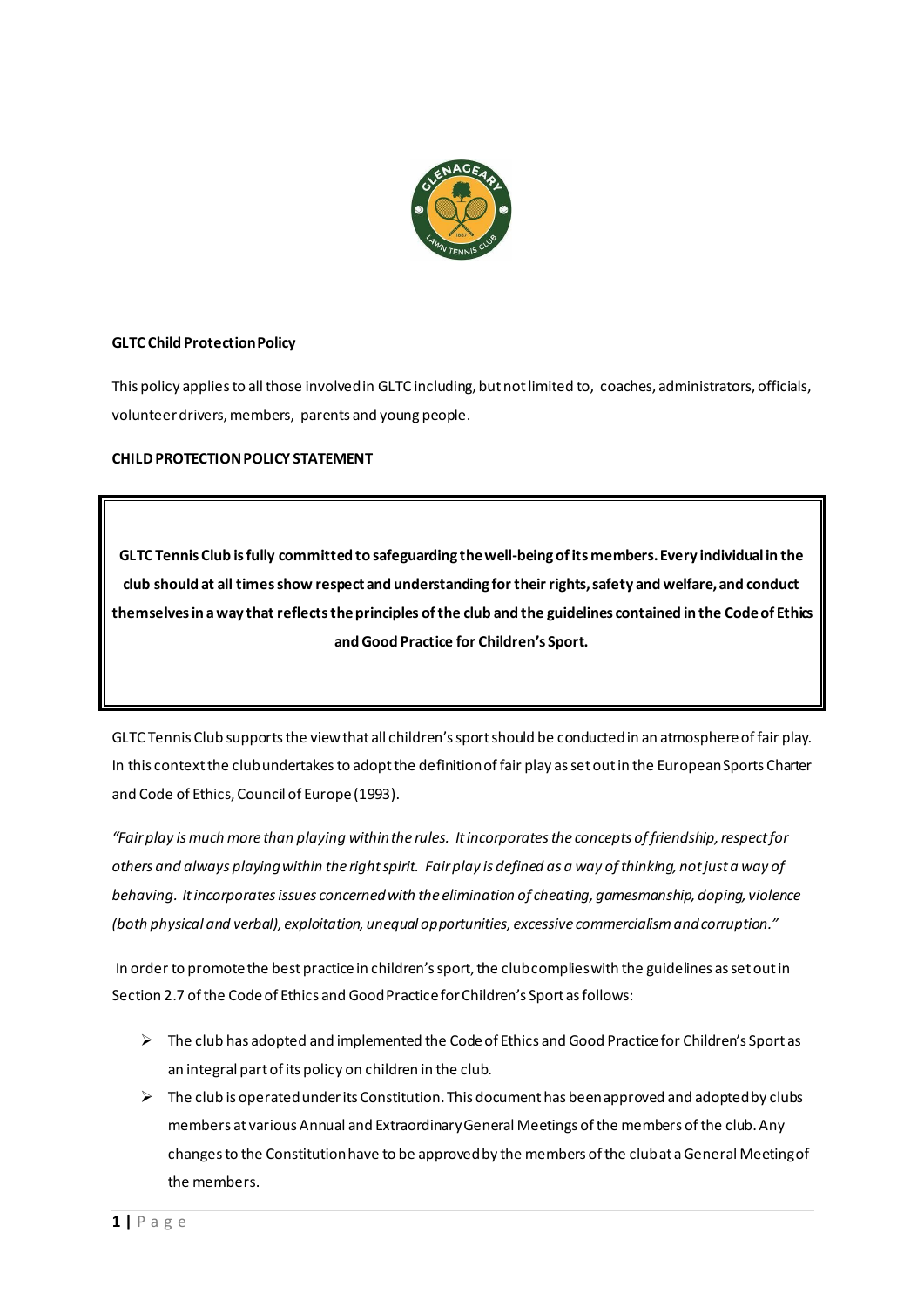- $\triangleright$  The club permits all junior (i.e. under 18) members over 16 years of age to vote, where possible, in the running of the junior section of the club. One parent/guardian has one vote for all of their children under 16 years of age, where relevant.
- $\triangleright$  The General Executive of the club is elected by the club members at each Annual General Meeting in accordance with the procedures set out in the Constitution
- $\triangleright$  The club has adopted and consistently applies a safe and clearly defined method of recruiting and selecting Sports Leaders.
- $\triangleright$  The roles of the committee members, all Sports Leaders and parents/ guardians have been clearly defined.
- $\triangleright$  The club appoints one male and one female children's officer at the AGM as outlined in the Code of Ethics and Good Practice for Children's Sport. One of the Children's officers is an ex officio member of the Executive Committee.
- $\triangleright$  The Executive Committee appoints a member of the clubto act as Designated Person to liaise with the Statutory Authorities in relation to the reporting of allegations or suspicions of child abuse. Any such reports are made in accordance with the procedures outlined in the Code of Ethics and Good Practice for Children's Sport.
- $\triangleright$  In order to ensure best practice throughout the club the Executive Committee disseminates its code of conduct, including the disciplinary, complaints and appeals procedures in operation within the club to all its members. The club's code of conduct is posted prominently around the club premises.
- $\triangleright$  Procedures have been put in place for dealing with a concern or complaint made to the Statutory Authorities against a Committee Member or Sports Leader. A Sports Leader who is the subject of an allegation which has been reported to the Statutory Authorities, shall stand aside while the matter is being examined. He/she will be invited to resume full duties immediately that he/she has been vindicated.
- $\triangleright$  Where appropriate, Sports Leaders are required to report to the Executive Committee on a regular basis.
- $\triangleright$  The club encourages regular turnover of committee membership while ensuring continuity and experience.
- $\triangleright$  Effective procedures for responding to and recording accidents/incidents have been put in place.
- $\triangleright$  The club monitors both the use of the facilities and participation in club activities to ensure that any unusual activity (high rate of drop-out, transfers, etc.) is identified, checked out and reported by the Designated Person to the Executive Committee.
- $\triangleright$  All club members are given notice of all General Meetings of the club in accordance with the procedures in that regard as set out in the Constitution.
- $\triangleright$  The minutes of all Executive and Committee meetings are recorded, adopted as correct and safely filed.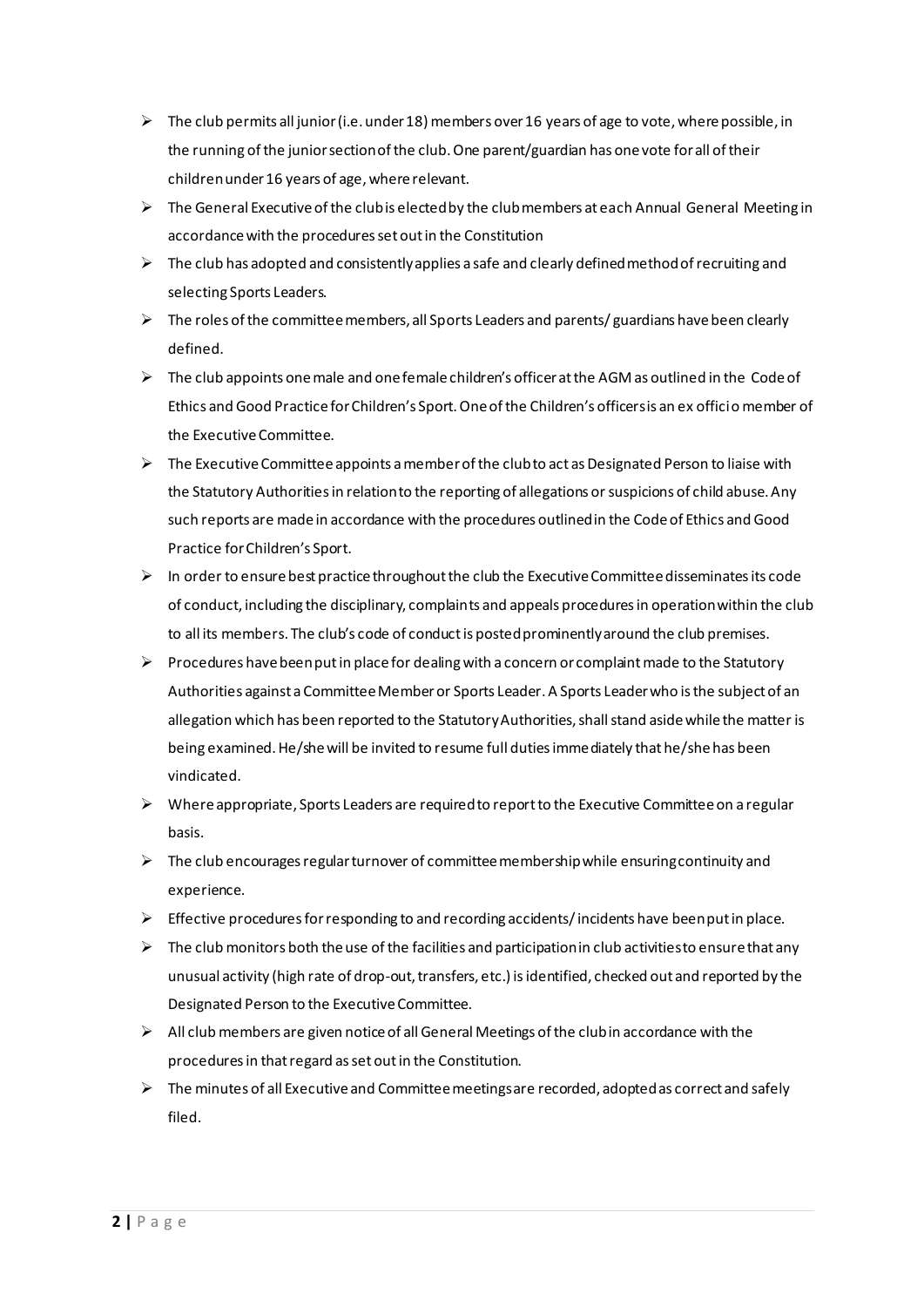GLTC Tennis Club is committed to ensuring that Sports Leaders are competent to provide safe and rewarding experiences for those in their care and that Sport Leaders are provided with the appropriate training for their activity. Appropriate training and education opportunities will also be made available to club officials, noncoaching staff and parents/guardians as appropriate.

GLTC Tennis Club is committed to ensuring that adequate adult supervision of all club activities involving children is provided.

## **EQUALITY STATEMENT**

All children should be valued and treated in an equitable and fair manner regardless of ability, age, sex, religion, social and ethnic background or political persuasion. Children, irrespective of ability or disability should be involved in sports activities in an integrated and inclusive way, whenever possible, thus allowing them to participate to their full potential alongside other children (Code of Ethics and Good Practice for Children's Sport 2000)

GLTC Tennis Club recognises the additional vulnerability of some children and the extra difficulties they may face when seeking help, i.e.

- $\triangleright$  Dependency due to disability may make some children feel powerless
- $\triangleright$  On occasions possible limited ability to communicate their feelings
- $\triangleright$  A negative self-image can make children vulnerable to manipulation by others.

To address this vulnerability coaches are encouraged to seek guidance on working with children with a disability from external agencies, parents / guardians and the children themselves.

## **CONFIDENTIALITY STATEMENT**

GLTC Tennis Club recognises that the legal principle that the welfare of the child is paramount means that consideration of confidentiality should not be allowed to override the right of children to be protected from harm. Everyone in our organisation, including children, must be aware that they can never promise to keep secrets. However, information of a confidential nature will only be communicated on a 'need to know' basis.

## **APPENDICES**

GLTC Tennis Club is committed to continual monitoring and development of this Child Protection Policy in the light of changing circumstances.

All Coaches and Sports Leaders will be required to read and sign the appropriate Code of Conduct contained in the Appendices to this policy. The original signed document will be held by the club.

The following Appendices form part of the Child Protection Policy of Anyclub Tennis Club